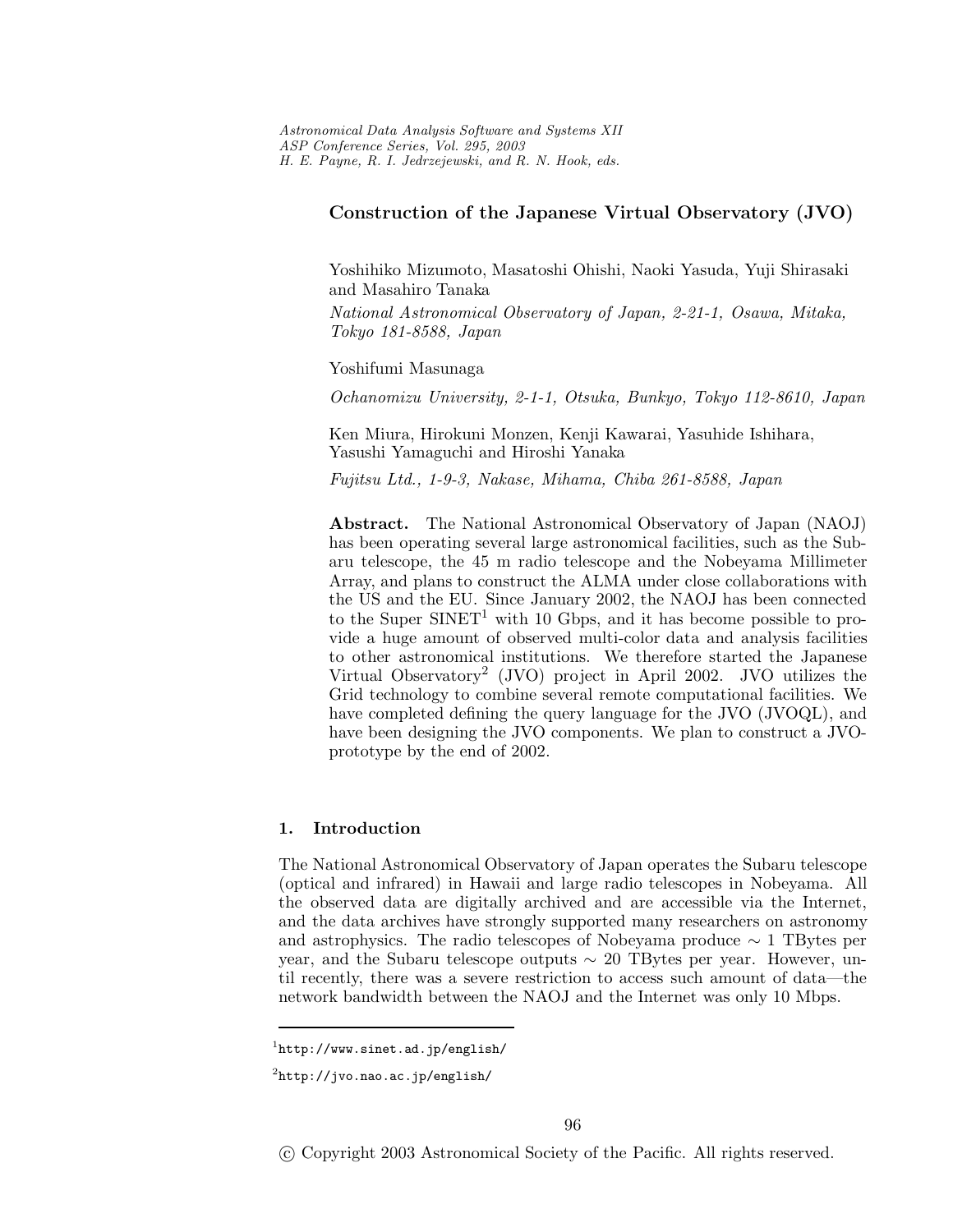

Figure 1. The schematic diagram of the JVO system.

The National Institute of Informatics has started to operate a new network, the Super SINET since January 4, 2002, and the NAOJ has become an important node for the Super SINET. The Super SINET is an ultrahigh-speed network intended to develop and promote Japanese academic research by strengthening collaborations among leading academic research institutes. The backbone network connects research institutes with a bandwidth of 10 Gbps, and leading research facilities in Japan are directly connected with a 1 Gbps network.

The JVO is designed to seamlessly link the distributed database (DB) and data analyses system for Subaru, Nobeyama observatories, and other observational data for astronomers in research institutes by utilizing the state-of-the-art GRID technology through the 10Gbps Super SINET. This paper briefly describes our overall concept and future plans of the Japanese Virtual Observatory.

### **2. Structure of the JVO System**

Figure 1 shows the schematic diagram of the JVO system. JVO consists of a distributed computing system (DCS) which is deployed over the high-speed network such as the Super SINET by utilizing the GRID technology. The registry plays quite an important role in the JVO system, which provides information required for DCS to resolve the URLs of distributed DB systems, data analysis servers, and so on. All the computers of the DCS may have independent functions. However many of them need to have redundant functions with others to guarantee robustness of the JVO system. The Resource Manager automatically selects the most appropriate machine for a given task requested by the JVO users through GRID Resource Information Service. It is inevitable that the JVO has an interoperability with the other VOs, such as the NVO, the AVO, the AstroGrid, and so on, to enable researchers to access databases around the world.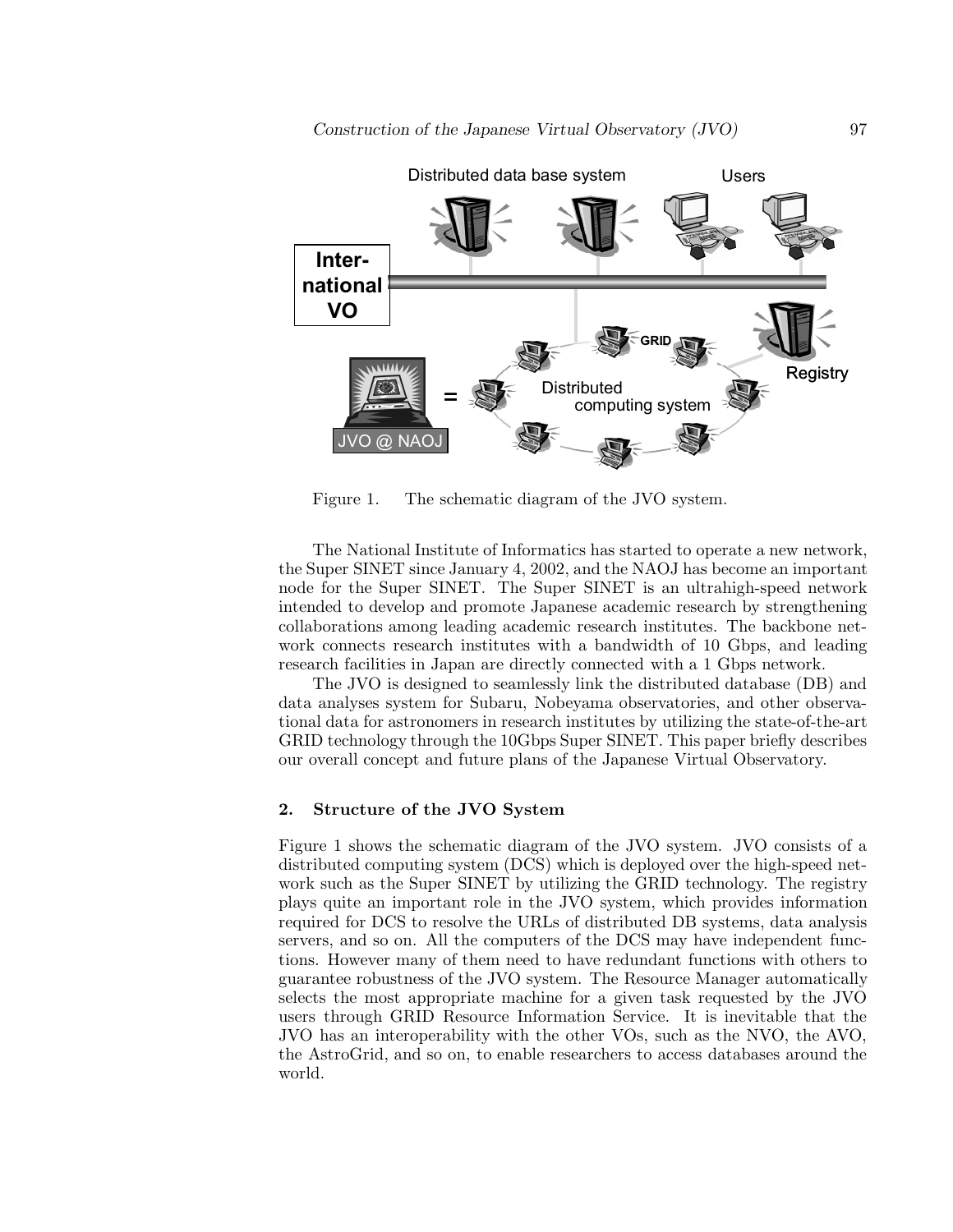Mizumoto et al.







Figure 3. Samples of the JVO Query Language showing queries to search for images.

#### 3. The JVO Query Language

The JVO Query Language (JVOQL) is used in JVO as a language to specify a variety of user queries. The samples are illustrated in Figures 2 and 3.

The JVOQL is designed to keep upward-compatibility with the standard relational database language, Structured Query Language (SQL), to enable handling image data and cross-matching among distributed databases. The interpreter of JVOQL communicates with the registry of available databases and issues query sequences to distributed databases.

JVOQL has an ability to query image data without referring to catalogs. This function is useful for multi-color or multi-epoch analyses. The JVOQL example (Figure 2) shows how to obtain R-band images taken by Subaru and K-band images by 2MASS in an area where both Subaru and 2MASS observed. The operand "OVERLAP" returns overlapped area of the two data. Figure 3 shows an example to search for required images. Similar to Figure 2, the operand "X.AREA()" returns the observed area of server X.